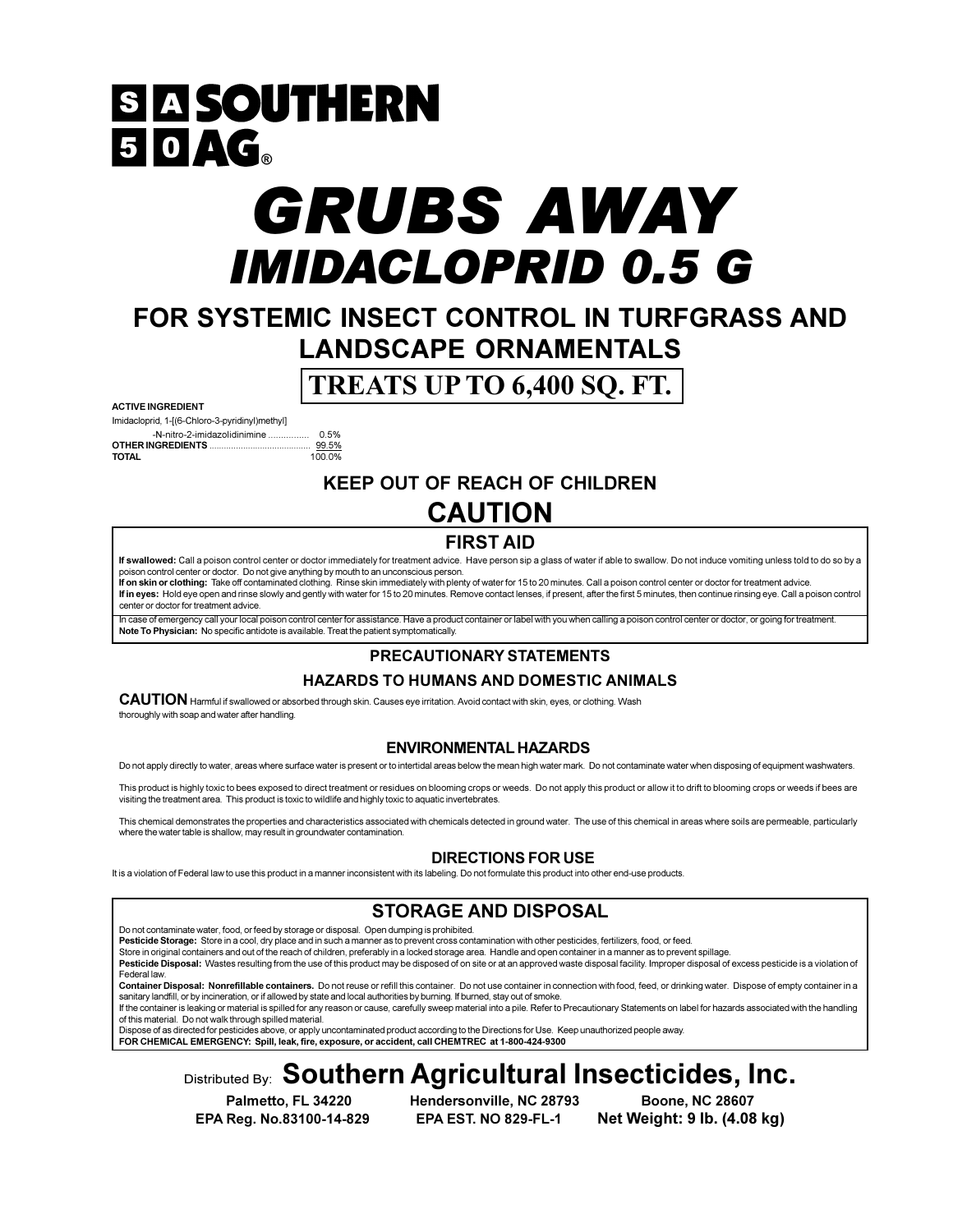### **INFORMATION APPLICATION TO TURFGRASS**

GRUBS AWAY can be used for the control of the following listed soil inhabiting pests of turfgrass: Northern & Southern masked chafers, Cyclocephala borealis, C. immaculata, and/or C. lurida; Asiatic garden beetle, Maladera castanea; European chafer, Rhizotrogus majalis; Green June beetle, Cotinis nitida; May or June beetles, Phyllophaga spp.; Japanese beetle, Popillia japonica;<br>Oriental beetle, Anomala orienta Fly Tipula paludosa; and Mole crickets, Scaptenscus spp. GRUBS AWAY can also be used for the suppression of cutworms and chinchbugs in turfgrass areas. Use GRUBS AWAY as directed in sites such as home lawns, business and office complexes, shopping complexes, multi-family residential complexes, golf courses, airports, cemeteries, parks, playgrounds, and athletic fields.

The active ingredient in GRUBS AWAY has sufficient residual activity so that applications can be made preceding the egg laying activity of the target pests. High levels of control can be achieved when applications are made preceding or during the egg laying period. The need for an application can be based on historical monitoring of the site, previous records or experiences, current season adult trapping or other methods. Optimum control will be achieved when applications are made prior to egg hatch of the target pest, followed by sufficient irrigation or rainfall to move the active ingredient through the thatch. Do not make applications when turfgrass areas are waterlogged or the soil is saturated with water. Adequate distribution of the active ingredient cannot be achieved when these conditions exist. The treated turf must be in such a condition that the rainfall or irrigation will penetrate vertically in the soil profile.

#### **Restrictions:** \* Do not use GRUBS, AWAY on commercial sod farms

Do not apply more than 80 lb (0.4 lb of active ingredient) per acre per year

#### **APPLICATION TO ORNAMENTALS**

Apply GRUBS AWAY as a broadcast application on ornamentals in commercial and residential landscapes. GRUBS AWAY is a systemic product and will be translocated upward within the plant system. Optimum control will be achieved when applications are followed by sufficient mechanical incorporation, irrigation or rainfall to move the active ingredient into the soil. Make applications prior to anticipated pest infestation to achieve optimum levels of control. Note: GRUBS AWAY can be used on plants intended for aesthetic purposes or climatic modification and being grown in interior plantscapes, ornamental gardens or parks, or on golf courses or

lawns and grounds

Restrictions: \* Do not use on commercial greenhouses, nurseries, on sod farms or on grass grown for seed.<br>\* Do not apply more than 80 lb (0.4 lb of active ingredient) per acre per year.

### **APPLICATION EQUIPMENT**

Apply GRUBSAWAY uniformly over the area being treated with normally used granular application equipment. Both drop-type and rotary-type spreaders may be used to apply GRUBS AWAY. Do not use spreaders which would apply the material in concentrated bands. Calibrate application equipment prior to use according to the manufacturer's directions. Check frequently to be sure equipment is working properly and distributing granules uniformly and accurately.

### **APPLICATIONS FOR USE ON TURFGRASS**

| CROP:       | <b>PEST</b>              |                        | <b>DOSAGE GRUBS AWAY:</b>    |
|-------------|--------------------------|------------------------|------------------------------|
| Turfgrasses | Larvae of:               | European Crane Fly     | 60 to 80 lb per acre         |
|             | Annual bluegrass weevil  | Green June beetle      | or                           |
|             | Asiatic garden beetle    | Japanese beetle        | 1.4 to 1.8 lb per 1000 sq ft |
|             | Billbuas                 | Northern masked chafer |                              |
|             | Black turfgrass ataenius | Oriental beetle        |                              |
|             | Cutworms (suppression)   | Phyllophaga spp.       |                              |
|             | European chafer          | Southern masked chafer |                              |
|             |                          |                        |                              |

Chinch bug (suppression) Mole crickets

80 lb per acre or 1.8 lb per 1000 sq ft

Application Instructions: Apply as a broadcast application. For optimum control of grubs, billbugs, European crane fly and annual bluegrass weevil, apply as a broadcast application prior to egg hatch of the target pest

Be sure to read "APPLICATION EQUIPMENT" and "SPREADER SETTINGS for GRUBS AWAY" sections of this label.

For suppression of chinchbugs, broadcast apply prior to the hatching of the first instar nymphs

For control of mole crickets make application prior to or during the peak egg hatch period. GRUBS AWAY is not effective against mole crickets if adult or large nymphs are present and actively tunneling. For large nymphs or actively tunneling mole crickets a remedial insecticide must be used.

Consult your local State Agricultural Experiment Station, or State Extension Turf Specialists for more specific information regarding timing of application.

Follow with irrigation or rainfall within 24 hours after application to move the active ingredient through the thatch. On golf courses, irrigate treated areas following application. Do not mow turf or lawn area until after irrigation or rainfall has occurred so that uniformity of application will not be affected.

RESTRICTIONS: Do not apply more than 80 lb (0.4 lb of active ingredient) per acre per year

#### **APPLICATIONS FOR USE ON ORNAMENTALS**

For use only in and around industrial and commercial buildings and on residential areas

| <b>CROP</b>                                                                      | <b>PEST</b>                                                                        | <b>DOSAGE GRUBS AWAY</b>                                                                                             |
|----------------------------------------------------------------------------------|------------------------------------------------------------------------------------|----------------------------------------------------------------------------------------------------------------------|
| Landscape Plantings<br>(including trees, shrubs,<br>evergreens, flowers, foliage | White grub larvae<br>(such as Japanese beetle larvae,<br>Chafers, Phyllophaga spp. | 1.4 to 1.8 lb per 1,000 sq ft                                                                                        |
| plants, and ground covers)                                                       | Asiatic garden beetle,                                                             |                                                                                                                      |
| .                                                                                | Oriental beetle)                                                                   | the contract of the contract of the contract of the contract of the contract of the contract of the contract of<br>. |

Apply as a broadcast treatment. Prior to application, remove black plastic or other weed barrier material that will not permit water perme

Follow with irrigation or rainfall within 24 hours after application to move the active ingredient into the soil. Be sure to read the Section on

#### **APPLICATION EQUIPMENT.**

RESTRICTIONS: Do not apply more than 80 lb (0.4 lb of active ingredient) per acre per year.